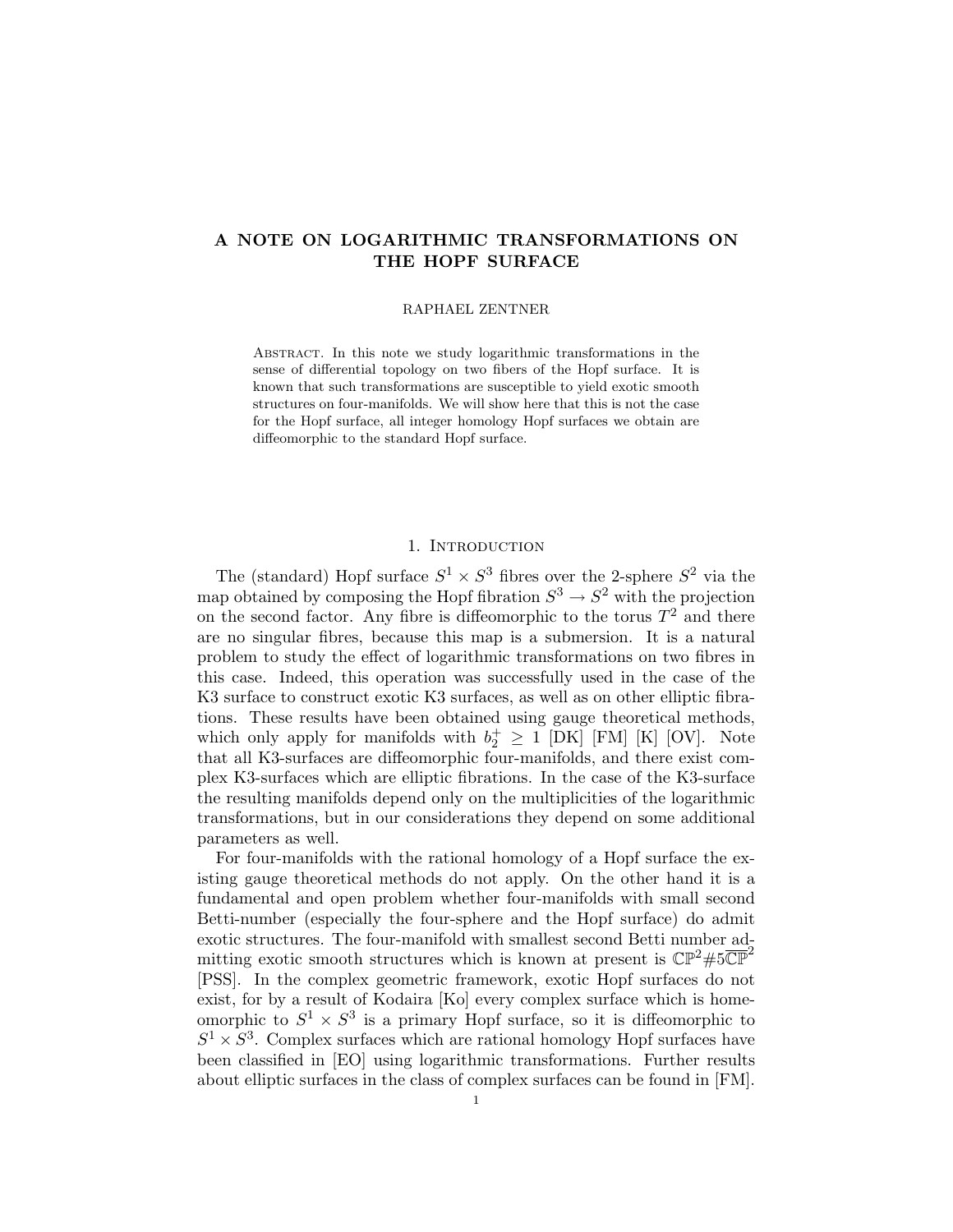#### 2 RAPHAEL ZENTNER

Our situation here, however, is purely topological in nature, and the logarithmic transformations considered are more general than the complexgeometric ones. In particular, logarithmic transformations with multiplicity zero do not arise in the complex geometric setting, and may even result in manifolds not admitting any complex structure at all [G].

We will first calculate the fundamental group of the manifold obtained by two logarithmic transformations. As it turns out in many cases, including multiplicity 0, the resulting manifold will have the same fundamental group as the Hopf surface. Since the Euler characteristic is invariant under logarithmic transformations, we will obtain a manifold having the same (integer) homology as the Hopf surface. We will then describe a procedure to construct all these manifolds by gluing two copies of  $T^2 \times D^2$  via a diffeomorphism between their boundaries. Using diffeomorphisms of  $T^2 \times S^1$ which extend over  $T^2 \times D^2$ , we will be able to show that manifolds given by different gluing diffeomorphisms may still be diffeomorphic. Using this observation, we will find a certain standard form for every homology Hopf surface obtained by this gluing method. The possible standard forms are determined by elements in  $Sl(2, \mathbb{Z})$ . Finally, using a handlebody-theoretical argument [LP], we prove that this parameter does not affect the diffeomorphism type.

### **ACKNOWLEDGEMENTS**

I am grateful to Peter Kronheimer for helpful conversations on this and related topics. I am also indebted to my advisor Andrei Teleman for proofreading the paper and related suggestions, as well as for the encouragement to write this paper. Furthermore I am thankful to the referee for some useful comments. Finally, I wish to thank Amy Ellingson for proof-reading the English.

# 2. Logarithmic transformations applied to Hopf surfaces and resulting fundamental group

**Definition 2.1.** Let  $\pi$  :  $X \to \Sigma$  be an elliptic fibration. We say that a fourmanifold  $X'$  is obtained from  $X$  by logarithmic transformation on a regular fibre  $F$  of  $\pi$  if  $X'$  is obtained from  $X$  through the following construction: We cut out a regular neighbourhood  $\nu F$  of F and we glue in a  $T^2 \times D^2$  via an arbitrary orientation-reversing diffeomorphism  $\varphi: T^2 \times S^1 \to \partial \nu F$ . The absolute value of the degree of  $\pi|_{\partial v} \circ \varphi|_{pt \times S^1}$  is called the multiplicity of the logarithmic transformation [G].

The diffeomorphism  $\varphi$  is determined, up to isotopy, by its induced isomorphism of fundamental groups, which is itself, after the choice of some bases, is determined by a matrix in  $Gl(3,\mathbb{Z})$ . Alternatively, we fix one such diffeomorphism, which can be used to identify  $\partial v F$  with  $T^2 \times S^1$ . Any other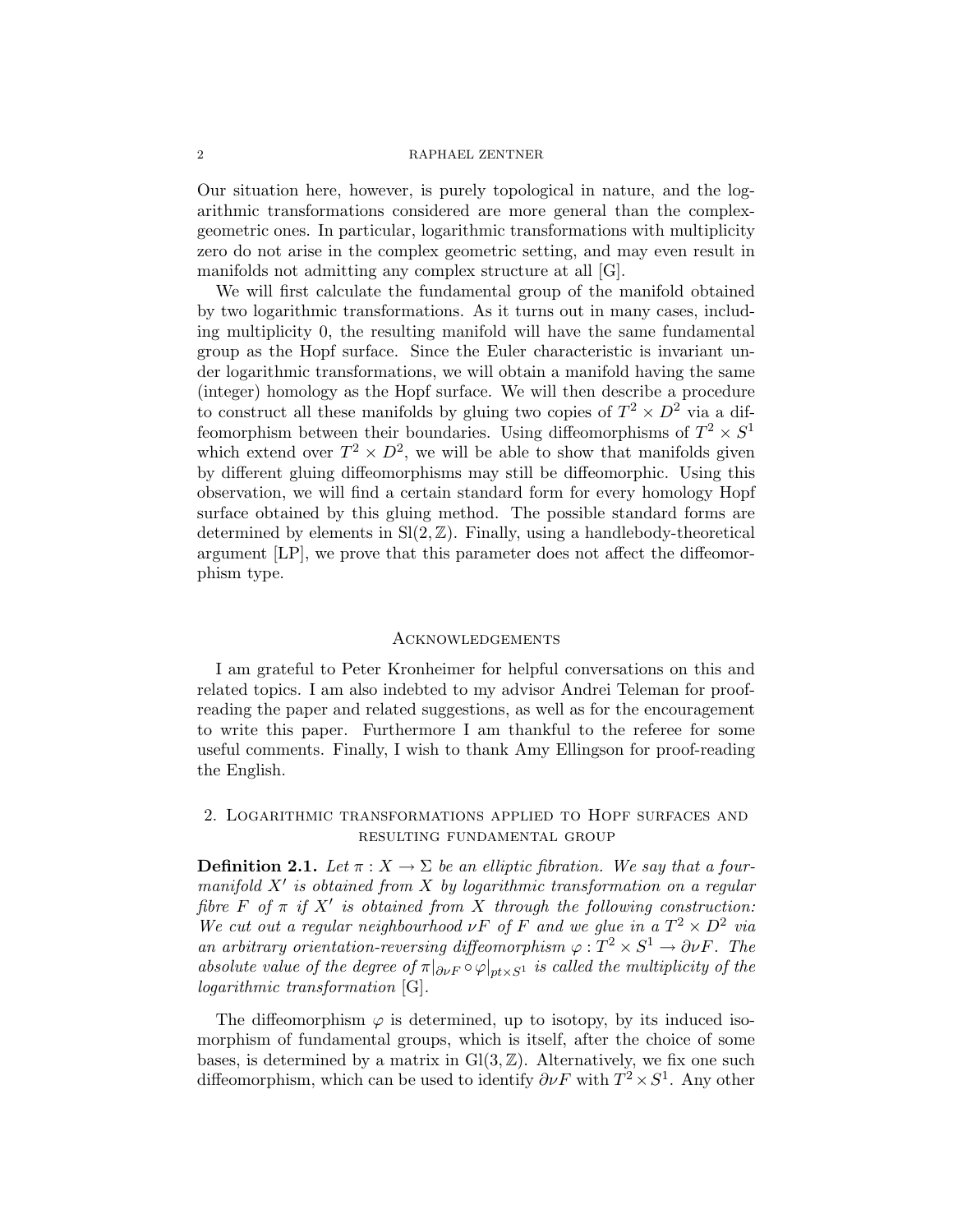diffeomorphism is determined by a self-diffeomorphism of  $T^2 \times S^1$ , and these diffeomorphisms are given, up to isotopy, by elements in  $Sl(3, \mathbb{Z})$ .

We will first give a gluing description of the Hopf-surface  $X = S^1 \times S^3$ which will turn out useful. For this we shall first describe  $S<sup>3</sup>$  as two solid tori  $S^1 \times D^2$  glued together. The two closed discs  $D^2$  will turn out to be the northern and southern hemisphere, respectively, under the Hopf fibration  $S^3 \to S^2$ . Indeed,  $S^3$  can be seen as the following set:

$$
S^{3} = \{(z, w) \in \mathbb{C}^{2} \mid |z|^{2} + |w|^{2} = 2\}
$$

The Hopf fibration is then given by the map

$$
S^3 \to \mathbb{CP}^1 \quad \text{given by} \quad (z, w) \mapsto [z : w] ,
$$

and  $\mathbb{CP}^1$  is diffeomorphic to  $S^2$ . Define  $S^3_+$  to be the set of elements  $(z, w)$ such that  $0 \leq |w|^2 \leq 1$ , and  $S^3$  to be the set of elements  $(z, w)$  with  $0 \leq |z|^2 \leq 1$ . Then there are diffeomorphisms

$$
S_+^3 \xrightarrow{f_+} S^1 \times D^2, \quad \text{given by} \quad (z, w) \mapsto \left(\frac{z}{|z|}, \frac{w}{z}\right), \quad \text{and}
$$
  

$$
S_-^3 \xrightarrow{f_-} S^1 \times D^2, \quad \text{given by} \quad (z, w) \mapsto \left(\frac{w}{|w|}, \frac{z}{w}\right).
$$

When we restrict  $f_+ \circ f_-^{-1}$  to the boundary, then the map  $\partial (S^1 \times D^2) \rightarrow$  $\partial(S^1 \times D^2)$  is given by the formula

$$
f_+ \circ f_-^{-1}(u, \xi) = (u\xi, \overline{\xi})
$$
.

We extend this latter map to the trivial  $S<sup>1</sup>$  factor by the identity, so that we get a map  $\zeta: T^2 \times \partial D^2 \to T^2 \times \partial D^2$ , and the description of the Hopf surface as a gluing

$$
X = (T^2 \times D^2) \cup_{\zeta} (T^2 \times D^2) . \tag{1}
$$

,

Now let us consider the manifold  $X'$  obtained from the Hopf surface when performing logarithmic transformations on two fibres, say on the fibre  $F_+$ over the north pole  $x_+ := [1:0]$  and the fibre  $F_$  over the south pole  $x_-=$  $[0:1]$ , associated with diffeomorphisms  $\varphi_{\pm}$ . There are natural identifications of  $\partial (X - \nu F_{\pm})$  with the "inner" boundary of  $T^2 \times (D^2 - \mathring{D}^2_{1/2})$  according to the decomposition (1). Therefore the orientation-reversing diffeomorphisms  $\varphi_{\pm}$  can be seen as an orientation-preserving diffeomorphism of  $T^2 \times S^1$ , because the above "inner" boundary is with opposite orientation to the "outer" boundary. Let us denote by  $X_{\pm}$  the two manifolds  $(T^2 \times (D^2 \hat{D}_{1/2}^2$ ))∪ $\varphi_{\pm}(T^2 \times D^2)$ . Gluing two manifolds along their boundaries is actually a suitable identification of collar neighbourhoods of the boundaries of the two manifolds. In our case, this description is given as

$$
X_{\pm} = \left(T^2 \times \left(D^2 - D_{1/3}^2\right)\right) \cup_{\Phi_{\pm}} \left(T^2 \times \mathring{D}_{2/3}^2\right)
$$

where  $\Phi_{\pm}$  :  $\left(\frac{1}{3}\right)$  $\frac{1}{3}, \frac{2}{3}$  $\frac{2}{3}$   $\times T^2 \times S^1 \rightarrow \left(\frac{1}{3}\right)$  $\frac{1}{3}, \frac{2}{3}$  $(\frac{2}{3}) \times T^2 \times S^1$  is given by  $\Phi_{\pm}(r, u, v, \xi) :=$  $\left(\frac{2}{3}-r,\varphi_{\pm}\left(u,v,\xi\right)\right)$ . Let us now fix some paths inside  $D^2 \times T^2$ , where the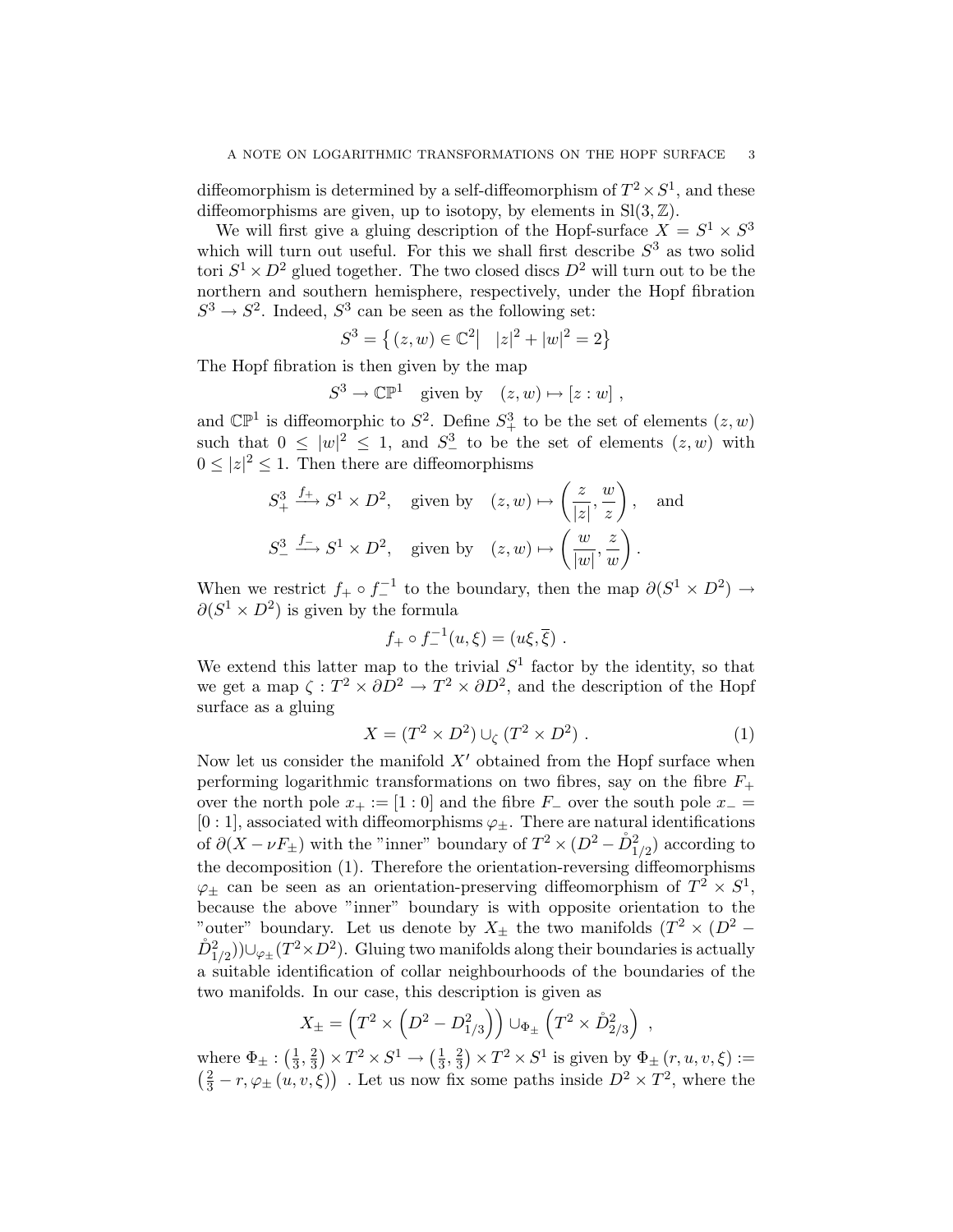### 4 RAPHAEL ZENTNER

disc is thought of as a subset of  $\mathbb{C}$ , centred at the origin. Fix some basepoint  $(u_0, v_0, \xi_0) \in T^2 \times D^2$ , where  $|\xi_0| = \frac{1}{2}$  $\frac{1}{2}$ , so that the base point is in the "gluing area". Let us define three paths  $\alpha_{\pm}, \beta_{\pm}, \gamma_{\pm}$  by the formulae  $\alpha_{\pm}(t)$  =  $(u_0, v_0e^{it}, \xi_0), \ \beta_{\pm}(t) = (u_0e^{it}, v_0, \xi_0), \text{ and } \gamma_{\pm}(t) = (u_0, v_0, \xi_0e^{it}).$  The path  $\gamma_{\pm}$  is then a meridian to the fibre  $T^2 \times \{0\}$  over  $x_{\pm}$  - its projection onto the fibre is trivial - whereas  $\alpha_{\pm}$  and  $\beta_{\pm}$  induce a basis of the fundamental group of the fibre. Note that by the same formulae we can define paths  $(\alpha'_{\pm},\beta'_{\pm},\gamma'_{\pm})$ inside the pieces  $T^2 \times D^2$  to be glued in with  $\varphi_{\pm}$ . Then  $(\alpha_{\pm}, \beta_{\pm}, \gamma_{\pm})$  induces a basis of  $\pi_1(X - \nu F_{\pm})$  and  $(\alpha'_{\pm}, \beta'_{\pm}, \gamma'_{\pm})$  induces a basis of  $\partial(T^2 \times D^2)$ . The diffeomorphisms  $\varphi_{\pm}$  are then determined by their maps of fundamental groups

$$
\varphi^+_* = \begin{pmatrix} * & * & a \\ * & * & b \\ * & * & p \end{pmatrix} \quad \varphi^-_* = \begin{pmatrix} * & * & c \\ * & * & d \\ * & * & q \end{pmatrix} ,
$$

which are elements in  $Sl(3, \mathbb{Z})$ . The entries marked as  $*$  will not be relevant to the fundamental group, as we shall see. We call  $(a, b) \in \mathbb{Z}^2$  the direction of the logarithmic transformation  $\varphi_+$ , and  $|p|$  is its multiplicity.

In order to compute the fundamental group of  $X'$  we shall first compute the fundamental groups of  $X_{\pm}$  and then glue them together via  $\zeta$ .  $X_{+}$  is given as the union of two open sets, namely the sets  $X_1 = T^2 \times (D^2 - D^2_{1/3})$ and  $X_2 = T^2 \times \mathring{D}_{2/3}^2$ , with intersection  $X_0 = T^2 \times (\mathring{D}_{2/3}^2 - D_{1/3}^2)$ . The manifold  $X_0$  injects into  $X_1$  via the natural inclusion i, and into  $X_2$  via  $\varphi_+$ . The fundamental group of each piece is

$$
\pi_1(X_0) = \langle \alpha_0, \beta_0, \gamma_0 | [ , ] = 1 \rangle ,
$$
  
\n
$$
\pi_1(X_1) = \langle \alpha, \beta, \gamma | [ , ] = 1 \rangle ,
$$
 and  
\n
$$
\pi_1(X_2) = \langle \alpha', \beta' | [ , ] = 1 \rangle .
$$

By [ , ] we simply mean that all commutator relations are satisfied. The Seifert-van Kampen theorem states that  $\pi_1(X_+)$  has as generators both the generators of  $\pi_1(X_1)$  and of  $\pi_1(X_2)$ , as relations all those of  $\pi_1(X_1)$  and  $\pi_1(X_2)$ , and the additional relations

$$
i(\alpha_0) = \varphi(\alpha_0) \Leftrightarrow \alpha' = \varphi(\alpha_0),
$$
  
\n
$$
i(\beta_0) = \varphi(\beta_0) \Leftrightarrow \beta' = \varphi(\beta_0),
$$
 and  
\n
$$
i(\gamma_0) = \varphi(\gamma_0) \Leftrightarrow 1 = \varphi(\gamma_0).
$$

The first two relations imply that we can drop the generators  $\alpha'$  and  $\beta'$  as well as these two relations. Therefore the fundamental group is

$$
\pi_1(X_+) = \langle \alpha_+, \beta_+, \gamma_+ | [ \ , \ ] = 1, \ \alpha_+^a \beta_+^b \gamma_+^p = 1 \ \rangle \ .
$$

Correspondingly, we get

$$
\pi_1(X_-) = \langle \alpha_-, \beta_-, \gamma_- \, | \, [ \ , \ ] = 1, \ \alpha_-^c \beta_-^d \gamma_-^q = 1 \ \rangle \ .
$$

In order to compute the fundamental group of  $X' = X_+ \cup_{\zeta} X_-\,$  we proceed in the same way.  $T^2$  times a "middle annulus" injects into  $X_-\,$  via the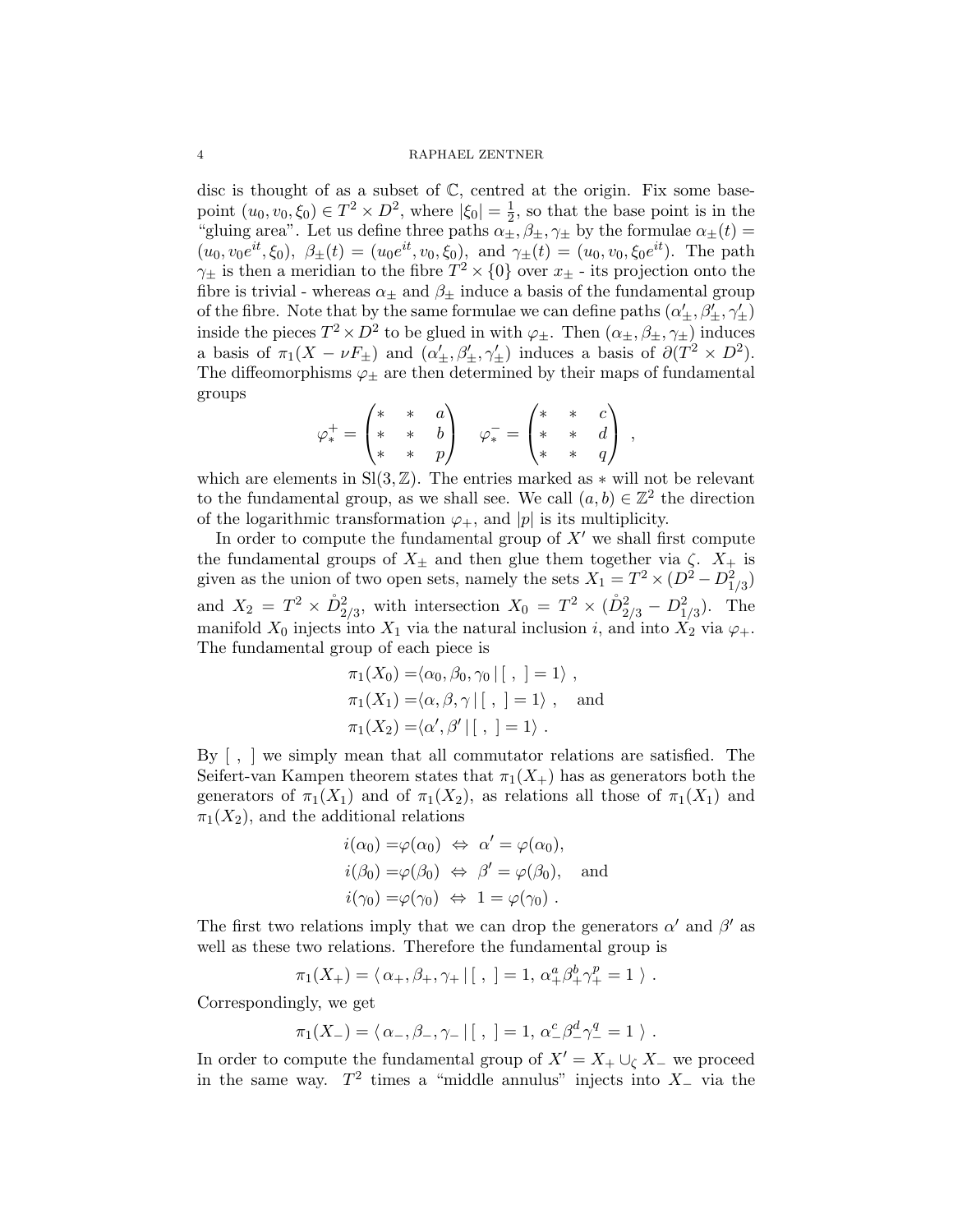natural inclusion, whereas it injects into  $X_+$  via  $\zeta$ . As we have  $\zeta_*(\alpha_0)$  =  $\alpha_+, \zeta_*(\beta_0) = \beta_+$  and  $\zeta_*(\gamma_0) = \alpha_+ \gamma_+^{-1}$  we get a final formula:

$$
\pi_1(X') = \langle \alpha, \beta, \gamma | [ , ] = 1, \alpha^a \beta^b (\alpha \gamma^{-1})^p = 1, \alpha^c \beta^d \gamma^q = 1 \rangle.
$$

By the classification of finitely generated Abelian groups, we find that we have an isomorphism  $\pi_1(X') \cong \mathbb{Z} \oplus \mathbb{Z}/\mu\mathbb{Z}$ , where  $\mu$  is the highest common divisor of all the 2-minors of a presentation matrix for this group. It is easy to see that there are various choices possible in which this number equals 1, including cases where one or both of the multiplicities may be zero.

**Remark.** If we perform the two logarithmic transformations such that they are trivial on the  $S^1$ -factor, then the construction is  $S^1$  times Dehn-surgery on the Hopf-link in  $S^3$ . The resulting four-manifold is then  $S^1$  times a lens space; this can be seen using the surgery description of lens spaces [GS]. However, we shall point out that if the logarithmic transformations are of type  $(1, 0, p)$  and  $(1, 0, q)$ , then the Dehn-surgery description of the Lens space we get is not the surgery description on the Hopf link with surgery coefficients p and q, with respect to the blackboard framing.

# 3. FORMULATION IN TERMS OF GLUING TWO COPIES OF  $T^2 \times D^2$

We will denote by  $X_{\varphi} := (T^2 \times D^2) \cup_{\varphi} (T^2 \times D^2)$  the four-manifold obtained by gluing  $T^2 \times D^2$  to  $T^2 \times D^2$  via the orientation-reversing diffeomorphism  $\psi$  between their boundaries. Let us denote by  $A^2$  an annulus. There are canonical identifications of the boundary-components of  $T^2 \times A^2$  with  $T^2 \times$  $S^1$ , as before.

Two isotopic diffeomorphisms induce diffeomorphic manifolds, so we are only interested in isotopy classes of diffeomorphisms here. Furthermore we may restrict our attention to orientation-reversing diffeomorphisms. We shall also identify the boundaries of the two copies of  $T^2 \times D^2$  with the 3torus  $T^2 \times S^1$ , once orientation-preserving, once orientation-reversing, and this once and for all. The diffeomorphism  $\varphi$  is then given by an orientation*preserving* diffeomorphism of  $T^3$ . Finally, in the case of the 3-torus, such a diffeomorphism up to isotopy is determined by its associated automorphism of the fundamental group, and therefore by a matrix in  $SI(3, \mathbb{Z})$ . We will show here that all of the manifolds considered so far can be obtained by gluing just two copies of  $T^2 \times D^2$  along their boundaries:

Lemma 3.1. We have the following diffeomorphism:

$$
X_{\psi} \circ \varphi \cong (T^2 \times D^2) \cup_{\psi} (T^2 \times A^2) \cup_{\varphi} (T^2 \times D^2).
$$

*Proof:* As any diffeomorphism of one boundary-component of  $T^2 \times A^2$ extends over the whole of  $T^2 \times A^2$  the result follows easily.

Our next objective is to calculate the fundamental group of  $X_{\varphi}$ . Let us use the bases  $(\alpha_{\pm}, \beta_{\pm}, \pm \gamma_{\pm}^{\pm 1})$  from above (up to "orientation") and suppose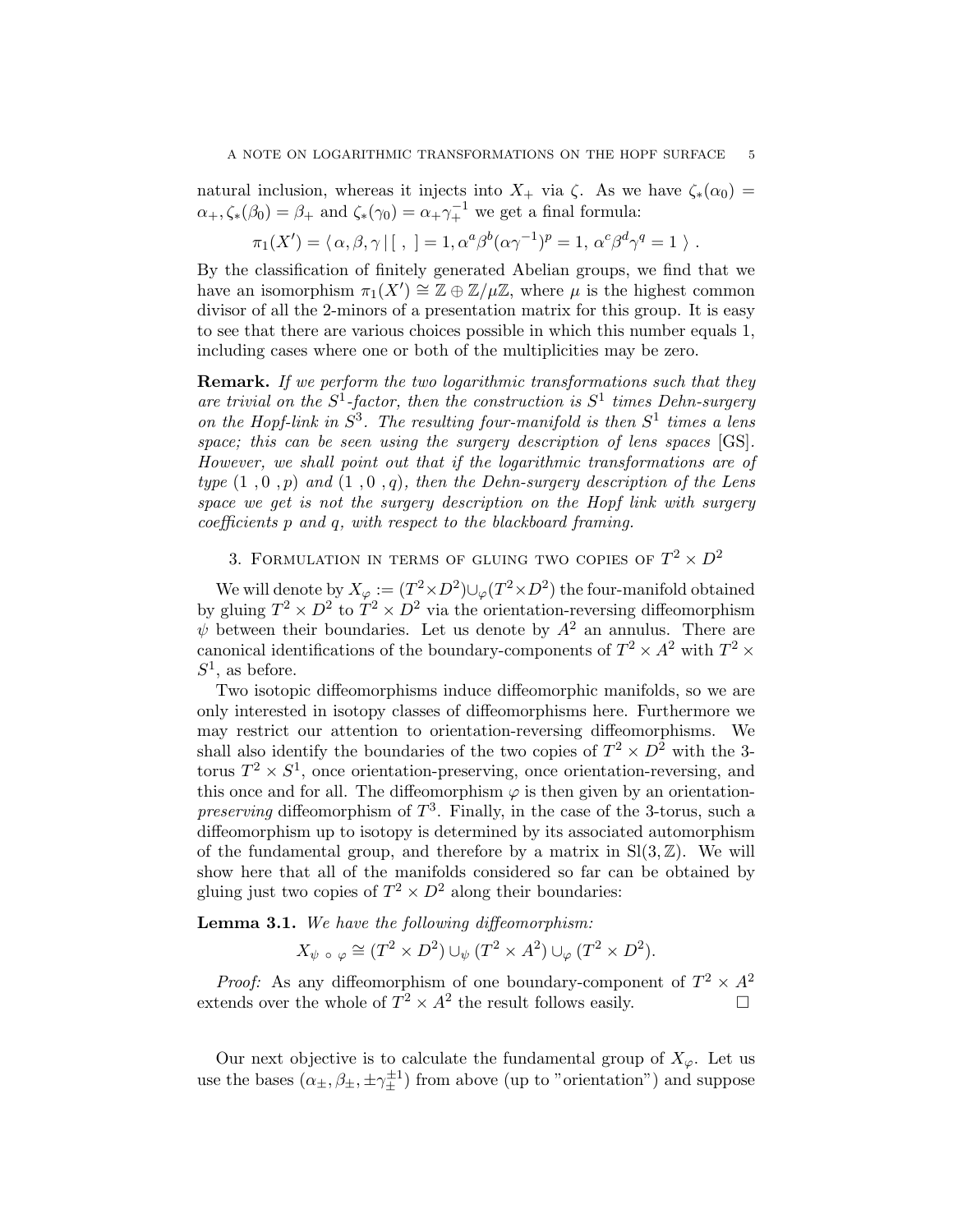that the map  $\varphi_*$ , which is now given by an element of Sl(3, Z), looks as follows:

$$
\varphi_* = \begin{pmatrix} a & c & g \\ b & d & h \\ e & f & k \end{pmatrix}
$$
 (2)

According to the theorem of Seifert-van Kampen a presentation of the fundamental group of  $X_{\varphi}$  is given by

$$
\pi_1(X_{\varphi}) = \langle \alpha, \beta | [\alpha, \beta] = 1, (\alpha^{g'}\beta^{h'})^{(g,h)} = 1 \rangle.
$$

Here  $(g, h)$  denotes the greatest common divisor of g and h, and g' and h' are such that  $g = (g, h) g', h = (g, h) h'$ . We define  $(0, 0) := 0$ . The fundamental group is therefore isomorphic to  $\mathbb{Z} \oplus \mathbb{Z}/(q,h)\mathbb{Z}$ :

$$
\pi_1(X_{\varphi})=\mathbb{Z}\oplus\mathbb{Z}/(g,h)\mathbb{Z}.
$$

In particular,  $X_{\varphi}$  is a homology Hopf surface if and only if  $(g, h) = 1$ , noting that any  $X_{\varphi}$  has Euler-characteristic zero.

If now we perform the logarithmic transformations associated with  $\varphi_{\pm}$  on the two fibres  $F_{\pm}$  of the Hopf surface, then the resulting manifold will be given by the following gluing construction

$$
(T^2 \times D^2) \cup_{\varphi_+^{-1}} (T^2 \times A^2) \cup_{\zeta} (T^2 \times A^2) \cup_{\varphi_-} (T^2 \times D^2)
$$

which is diffeomorphic, by the above lemma, to

$$
X_{\varphi_{+}^{-1}\circ\;\zeta\;\circ\;\varphi_{-}}
$$

.

Whether this manifold is a homology Hopf surface can now be deciphered from the automorphism  $(\varphi_+^{-1} \circ \zeta \circ \varphi_-)_*$  of the fundamental group. However, calculating the entity  $(g, h)$ , which a posteriori depends only on the numbers  $a, b, p$  and  $c, d, q$ , using this matrix product, is a rather difficult problem.

**Theorem 3.2.** Suppose the manifold  $X_{\varphi}$ , constructed as above, is a homology Hopf surface. Then  $X_{\varphi}$  is diffeomorphic to the Hopf surface  $X_{\zeta}$ .

Corollary 3.3. If logarithmic transformations on two fibres yield a homology Hopf surface then this four-manifold is diffeomorphic to the standard Hopf surface  $S^1 \times S^3$ .

Proof of the Theorem. Observe first that the two manifolds

$$
X_\varphi \ , \ X_{\psi_t^{-1} \circ \ \varphi \ \circ \ \psi_b}
$$

are diffeomorphic as soon as the diffeomorphisms  $\psi_t$  and  $\psi_b$  of  $T^2 \times S^1$  extend over  $T^2 \times D^2$  as diffeomorphisms. A diffeomorphism  $\psi$  extends if and only if the associated matrix has the form

$$
\psi_* = \left( \begin{array}{ccc} r & t & 0 \\ s & u & 0 \\ v & w & 1 \end{array} \right). \tag{3}
$$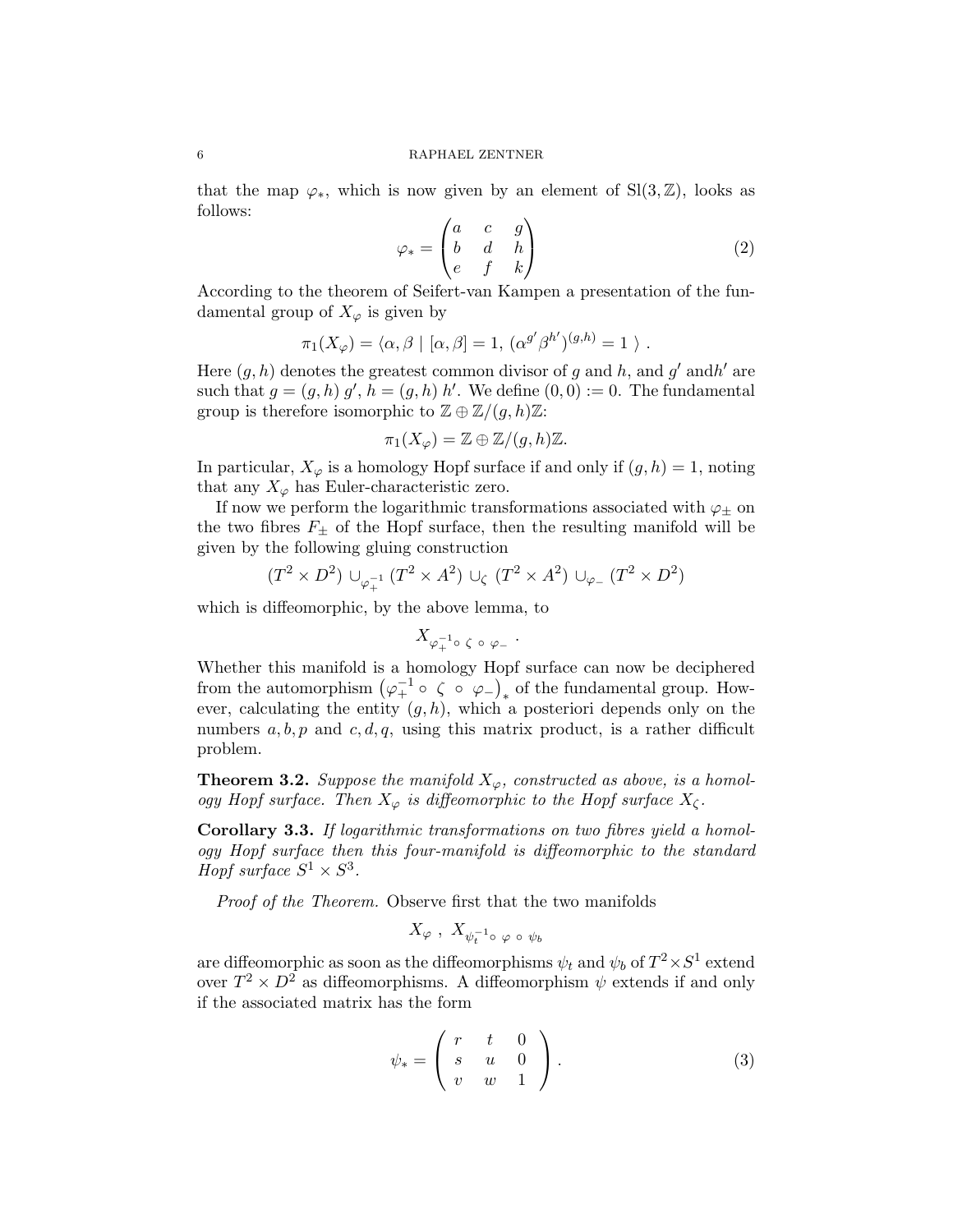Indeed, it is easy to construct explicitly extensions of these diffeomorphisms; on the other hand, if  $\psi$  extends to a diffeomorphism $\Psi$ , then the first two entries in the third column of the corresponding matrix must be zero. This can be seen using the commutative diagram

$$
H_1(T^2 \times S^1) \xrightarrow{\psi_*} H_1(T^2 \times S^1)
$$
\n
$$
H_1(T^2 \times D^2) \xrightarrow{\Psi_*} H_1(T^2 \times D^2).
$$

This observation can be used to perform certain line operations on  $\varphi_*$  by left-multiplication with matrices induced by extending diffeomorphisms, as well as to perform certain column operations by right-multiplication with these matrices, without changing the diffeomorphism type.

Suppose now that  $X_{\varphi}$  is a homology Hopf surface with associated matrix  $\varphi_*$  as in (2) above. In particular, the greatest common divisor of g and h is one:  $(q, h) = 1$ . By left-multiplying with a matrix  $u \in \text{Sl}(2, \mathbb{Z}) \subset \text{Sl}(3, \mathbb{Z})$ , where the inclusion is into the upper left part in the  $3 \times 3$  matrix, we may assume that  $g = 1, h = 0$  in (2). Such a matrix u is of type (3). Now there is a matrix L of type (3) such that left-multiplication of the new matrix  $\varphi_*$ by L adds  $-(k-1)$  times the first line of  $\varphi_*$  to its last line. Therefore we may suppose that  $k = 1$ . Now there is a matrix R of the type (3) such that right-multiplication of the newest  $\varphi_*$  by R will add appropriate multiples of the third column of  $\varphi_*$  to its first and second, so that we may assume  $e = f = 0$  because  $k = 1$ .  $\varphi_*$  in (2) may therefore be supposed to have the form

$$
\varphi_* = \begin{pmatrix} a & c & 1 \\ b & d & 0 \\ 0 & 0 & 1 \end{pmatrix} . \tag{4}
$$

A corresponding diffeomorphism is given by  $\varphi(u, v, z) = (u^a v^c z, u^b v^d, z)$ . We can't simplify much further in order to obtain the matrix  $\zeta_*$ , where  $\zeta$ is inducing the standard Hopf surface as above. However, the attachment of  $T^2 \times D^2$  to the upper  $T^2 \times D^2$ , which we shall denote by  $X_+$ , may be done by attaching first a 2-handle, then two 3-handles, and eventually a 4-handle. To be more precise, decompose the torus  $T^2$  in the obvious way into a 0-handle  $\Sigma_0$ , two 1-handles  $\Sigma_{11}$  and  $\Sigma_{12}$ , and a 2-handle  $\Sigma_2$ . Then the attachment, via  $\varphi$ , of  $\Sigma_0 \times D^2$  to  $X_+$  is done along  $\Sigma_0 \times \partial D^2$ , thus we attach a 2-handle and get  $X^{(2)} := X_+ \cup (\Sigma_0 \times \partial D^2)$ . It is now easily verified that  $\Sigma_{11} \times D^2$  and  $\Sigma_{12} \times D^2$  are attached to  $X^{(2)}$  along a thickened 2-sphere  $S^2 \times D^1$ , corresponding to 3-handle attachment. Finally  $\Sigma_2 \times D^2$ is glued to the resulting manifold along a 3-sphere, a 4-handle attachment. The union of the two 3- and the one 4-handle is diffeomorphic to a boundary sum  $S^1 \times D^3 \nightharpoonup S^1 \times D^3$ , which is the gluing of two pieces of  $S^1 \times D^3$  via a diffeomorphism between two discs in their boundaries. The boundary of this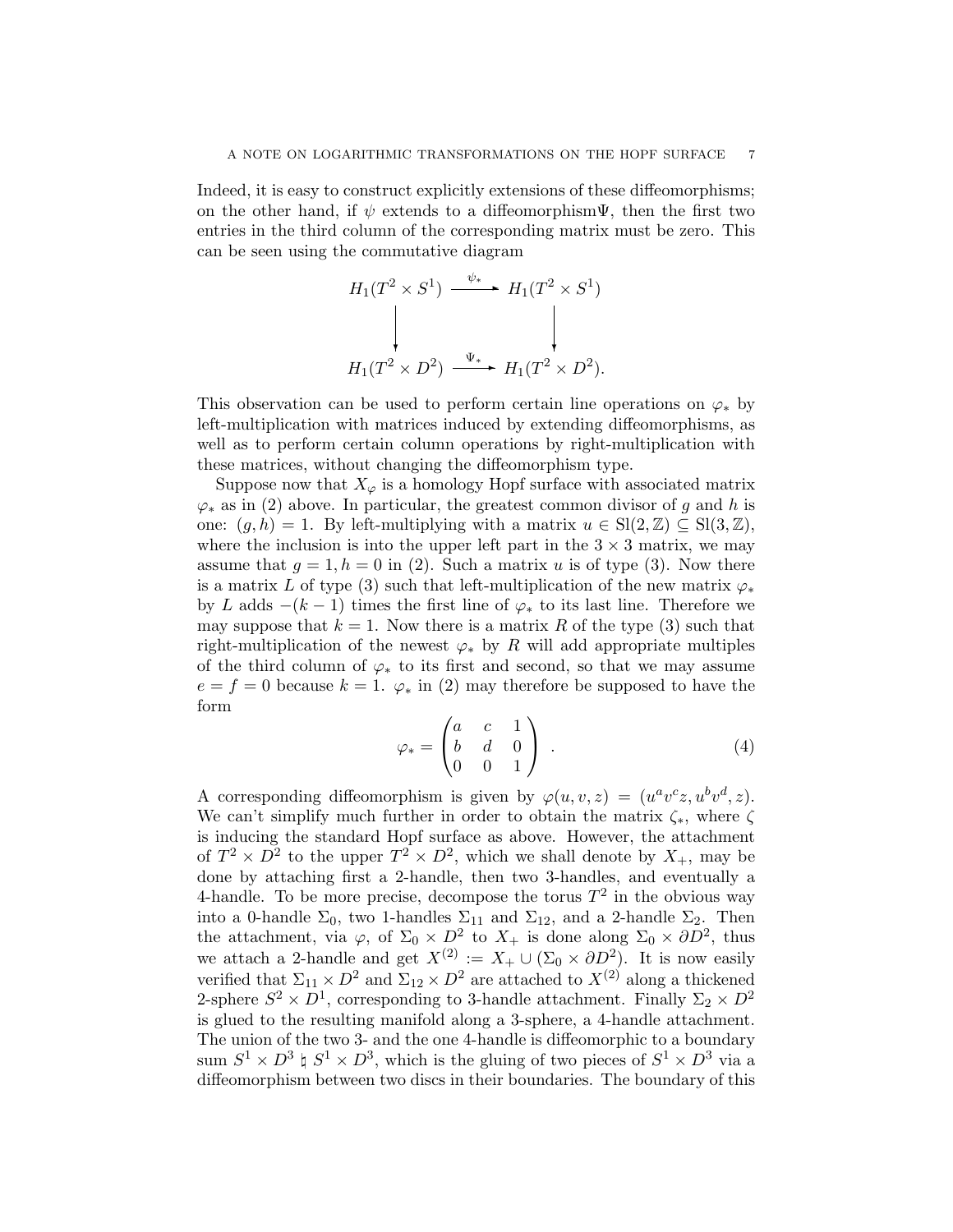### 8 RAPHAEL ZENTNER

manifold is  $S^1 \times S^2 \# S^1 \times S^2$ . It is known [LP] that any diffeomorphism of  $S^1 \times S^2 \# S^1 \times S^2$  extends over the whole boundary sum. Therefore only the 2-handle-attachment is relevant for determining the diffeomorphism type of the closed four-manifold.

On the other hand, the attaching of  $\Sigma_0 \times \partial D$  is determined, up to isotopy, by the attachment of the attaching sphere  $\{0\} \times S^1$  as well as the isomorphism of normal bundles  $\nu_{\Sigma_0 \times S^1}(\{0\} \times S^1) \to \nu_{T^3}(\varphi(\{0\} \times S^1))$  induced by the derivative  $d\varphi$ . We shall denote by  $L_{\varphi}$  this bundle isomorphism. After identification of  $\Sigma_0$  with a ball centred in the origin in  $\mathbb{R}^2$  we get a canonical isomorphism  $\nu_{\Sigma_0 \times S^1}(\{0\} \times S^1) \cong S^1 \times \mathbb{R}^2$ . By a framing f of  $\varphi(\{0\} \times S^1)$ we understand a fixed isomorphism of the normal bundle  $\nu_{\Sigma_0 \times S^1}(\{0\} \times S^1)$ with  $S^1 \times \mathbb{R}^2$ . We say that a framing f is isotopic to the framing f' if they are homotopic through bundle isomorphisms. By replacing  $L_{\varphi}$  with  $f^{-1}$ we see that the 2-handle attachment is determined by  $(\varphi({0} \times S^1), f)$ , the embedding with a given framing of the attaching sphere. Thus, framings and the isomorphisms  $L_{\varphi}$  are equivalent notions. Up to isotopy, the attachment depends only on the framing up to isotopy. If we fix one framing, we see that all possible isomorphisms of normal bundles are given by bundle automorphisms of  $S^1 \times \mathbb{R}^2$ .

For the above choice of  $\varphi$  the attachment of the attaching sphere does not depend on the specific entries in  $\varphi_*$ . We identify the normal bundle of  $\varphi({0} \times S^1)$  with orthogonal complement to its tangent bundle within  $T(T^3)$ , and get an identification with  $S^1 \times \mathbb{R}^2$  by specifying two constant orthonormal sections of that bundle,  $e_1 = (1, 0, -1)$  and  $e_2 = (0, 1, 0)$ . The isomorphism  $L_{\varphi}$  is then given by the *constant* matrix

$$
L_{\varphi} = \begin{pmatrix} a & c \\ b & d \end{pmatrix} .
$$

Because this matrix is in  $\text{Sl}(2,\mathbb{Z})$  we see that there is an isotopy of bundle automorphisms taking one automorphism into the other. In other words, the corresponding framings are isotopic.

## **REFERENCES**

- [DK] S. Donaldson, P. Kronheimer, The Geometry of Four-Manifolds, Oxford Mathematical Monographs (1990).
- [EO] W. Ebeling, C. Okonek, Homology Hopf surfaces, Compositio Math. 91 (1994), 277-304.
- [FM] R. Friedman, J. Morgan, Smooth Four-Manifolds and Complex Surfaces, Erg. d. Mathematik u. i. G. (1991)
- [G] R. Gompf, *Nuclei of elliptic surfaces*, Topology 30 (1991), 479-511.
- [GS] R. Gompf, A. Stipsicz, 4-Manifolds and Kirby Calculus, Graduate Studies in Mathematics, AMS (1999).
- [K] D. Kotschick, On manifolds homeomorphic to  $\mathbb{CP}^2 \# 8 \overline{\mathbb{CP}}^2$  Invent. Math. 95 (1989), 591-600.